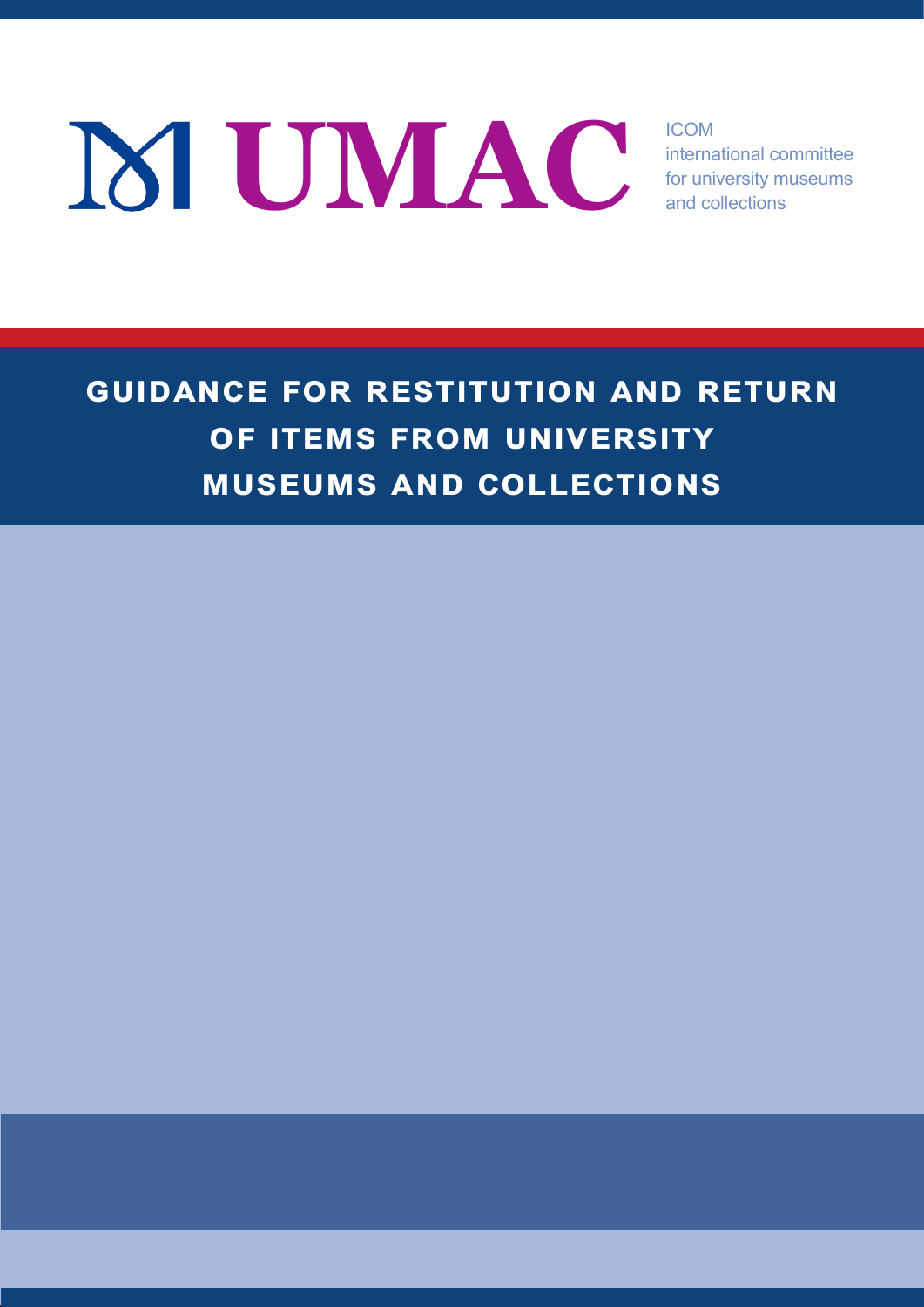### **INTRODUCTION**

The following guidance elaborates upon the principles expressed in the ICOM Code of Ethics for Museums concerning the return and restitution of items from museum collections and in the United Nations Declaration on the Rights of Indigenous Peoples (UNDRIP). It specifically focusses on the return and restitution of items from universities and their museums and collections. Items can be originating from home countries and elsewhere in the world. The term "item" refers to objects, specimen and samples, but also to ancestral (human) remains and sacred items: the use of the term 'item' in this guidance does not diminish their importance.

It is recognised that many originating communities, peoples and countries also wish to have other historical and modern-day rights and resources restored to them. This guidance deals only with the return and restitution of items from museum collections.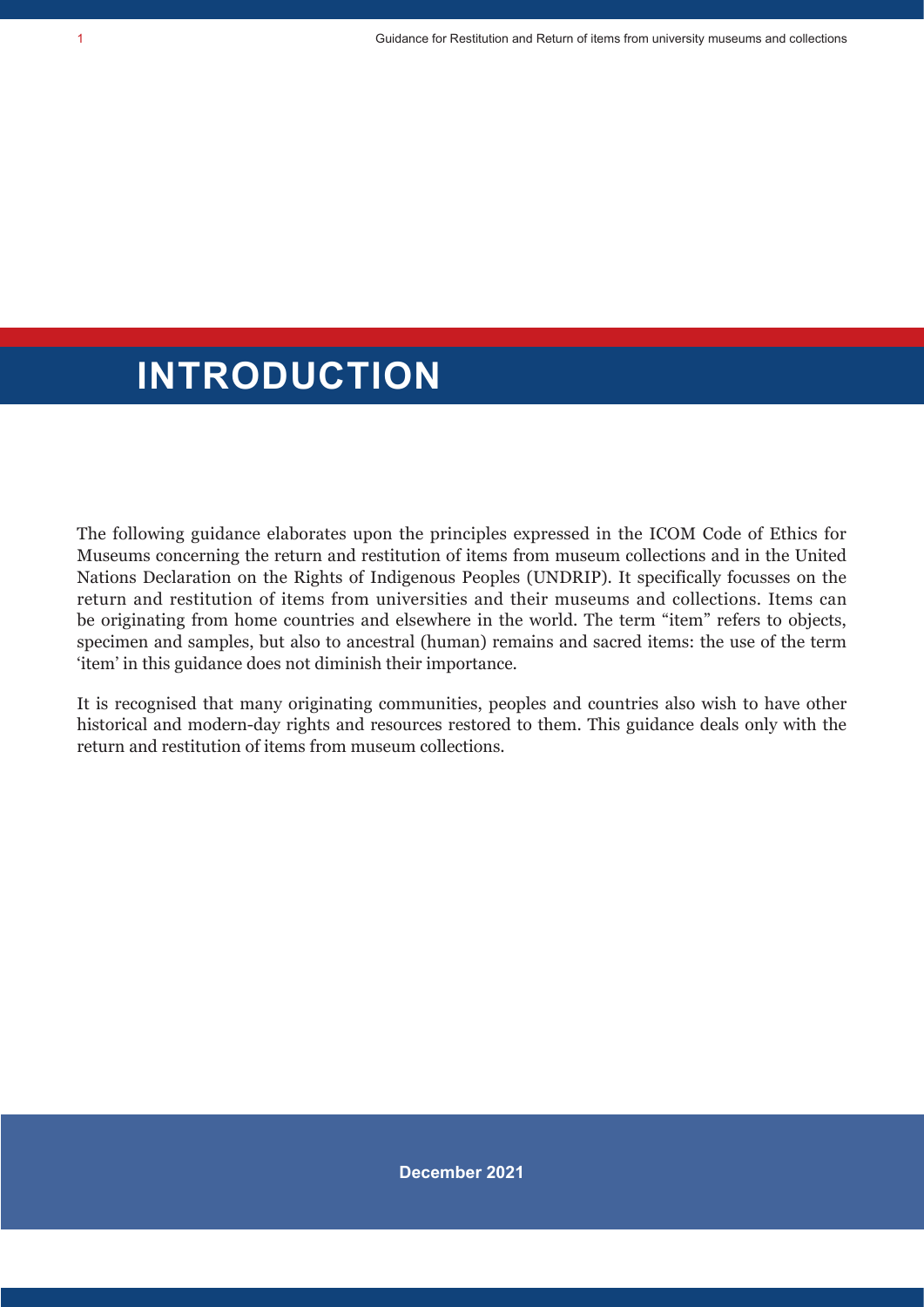### **ACKNOWLEDGEMENTS**

In 2020 – 2021 the ICOM Committees UMAC, ICME and ICOM Australia, supported by ETHCOM and UNIVERSEUM<sup>1</sup> , collaborated on the subject of "Ethics of Repatriation and Restitution" of museum and collections' objects in universities. Meeting with the goal of ICOM to research and address issues of decolonization, the aim of the project was to raise levels of awareness, expertise and sensitivity in universities and their museums and collections and to contribute to the body of knowledge around these issues in the wider museum community, by drafting guidelines that can complement the Code of Ethics. The project was initiated by ICOM UMAC and received financial support from ICOM (Special Projects). Steph Scholten, vice-chair of ICOM UMAC and member of ETHCOM led the project<sup>2</sup>.

Many experts from the museum field and from originating communities from across the world, have contributed to the development of this guidance. In a reiterative process, evolving versions have been discussed and scrutinised by these experts, taking into account the state-of-art in policies, procedures, processes for restitution and repatriation emerging in the world. In a number of public events, the work was presented and critically discussed. All those who have contributed deserve our gratitude.

1. Acronyms are as follows: UMAC (University Museum And Collections), ICME (International Committee for Museums and Collections of Ethnography), ETCOM (ICOM's standing committee for Museum Ethics), UNIVERSEUM (European Academic Heritage Network)

2. Steph Scholten is Director of The Hunterian at the University of Glasgow, UK (steph.scholten@glasgow.ac.uk)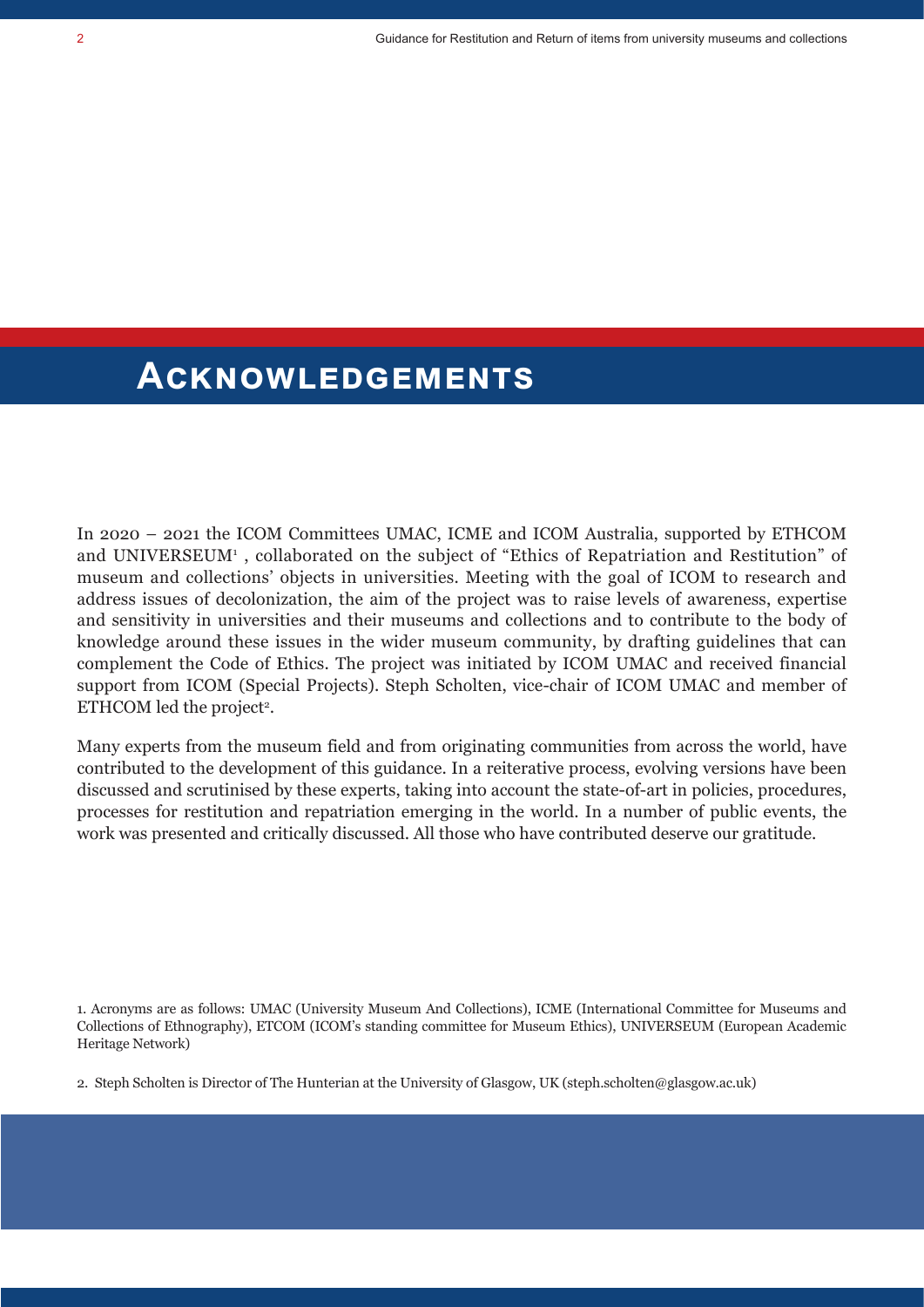# **ETHICAL PRINCIPLE VI, ICOM Code of Ethics:**

*"Museums work in close collaboration with the communities from which their collections originate as well as those they serve." 1*

*Museum collections reflect the cultural and natural heritage of the communities from which they have been derived. As such, they have a character beyond that of ordinary property, which may include strong affinities with national, regional, local, ethnic, religious or political identity. It is important therefore that museum policy is responsive to this situation ."*

#### **Relevant articles from the ICOM Code of Ethics:**

#### **6.1 Cooperation**

Museums should promote the sharing of knowledge, documentation and collections with museums and cultural organisations in the countries and communities of origin. The possibility of developing partnerships with museums in countries or areas that have lost a significant part of their heritage should be explored.

#### **6.2 Return of Cultural Property**

Museums should be prepared to initiate dialogue for the return of cultural property to a country or people of origin. This should be undertaken in an impartial manner, based on scientific, professional and humanitarian principles as well as applicable local, national and international legislation, in preference to action at a governmental or political level.

#### **6.3 Restitution of Cultural Property**

When a country or people of origin seeks the restitution of an object or specimen that can be demonstrated to have been exported or otherwise transferred in violation of the principles of international and national conventions, and shown to be part of that country's or people's cultural or natural heritage, the museum concerned should, if legally free to do so, take prompt and responsible steps to cooperate in its return.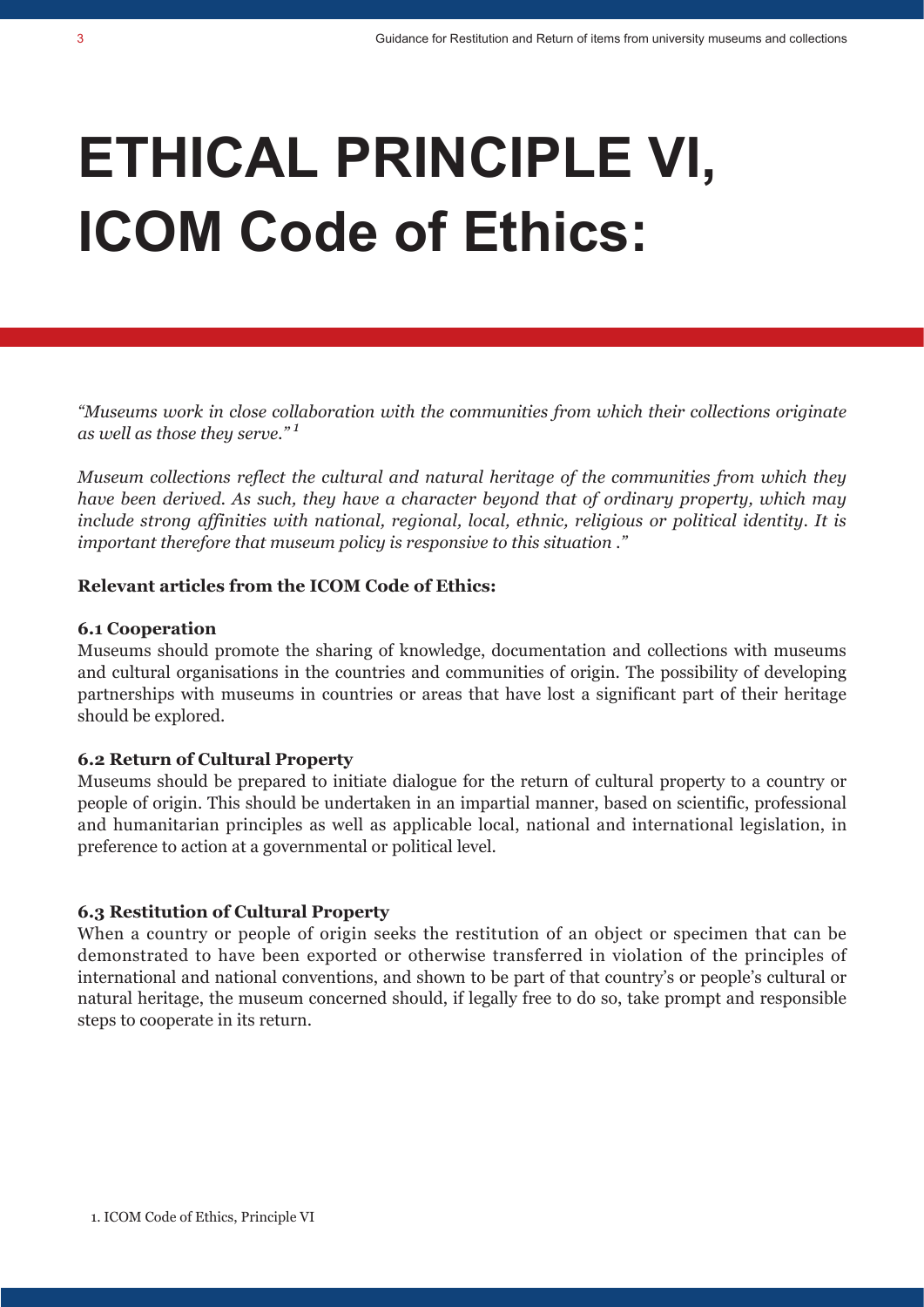# **The United Nations Declaration on the Rights of Indigenous Peoples:**

#### **Relevant articles from The United Nations Declaration on the Rights of Indigenous Peoples:** <sup>2</sup>

**Article 11.1** Indigenous peoples have the right to practise and revitalize their cultural traditions and customs. This includes the right to maintain, protect and develop the past, present and future manifestations of their cultures, such as archaeological and historical sites, artefacts, designs, ceremonies, technologies and visual and performing arts and literature.

**11.2** States shall provide redress through effective mechanisms, which may include restitution, developed in conjunction with indigenous peoples, with respect to their cultural, intellectual, religious and spiritual property taken without their free, prior and informed consent or in violation of their laws, traditions and customs.

**Article 12.1** Indigenous peoples have the right to manifest, practise, develop and teach their spiritual and religious traditions, customs and ceremonies; the right to maintain, protect, and have access in privacy to their religious and cultural sites; the right to the use and control of their ceremonial objects; and the right to the repatriation of their human remains.

**12.2** States shall seek to enable the access and/or repatriation of ceremonial objects and human remains in their possession through fair, transparent and effective mechanisms developed in conjunction with indigenous peoples concerned.

**Article 31.1** Indigenous peoples have the right to maintain, control, protect and develop their cultural heritage, traditional knowledge and traditional cultural expressions, as well as the manifestations of their sciences, technologies and cultures, including human and genetic resources, seeds, medicines, knowledge of the properties of fauna and flora, oral traditions, literatures, designs, sports and traditional games and visual and performing arts. They also have the right to maintain, control, protect and develop their intellectual property over such cultural heritage, traditional knowledge, and traditional cultural expressions.

**31.2** In conjunction with indigenous peoples, States shall take effective measures to recognize and protect the exercise of these rights.

<sup>2.</sup> The United Nations Declaration on the Rights of Indigenous Peoples (UNDRIP) was adopted by the General Assembly on Thursday, 13 September 2007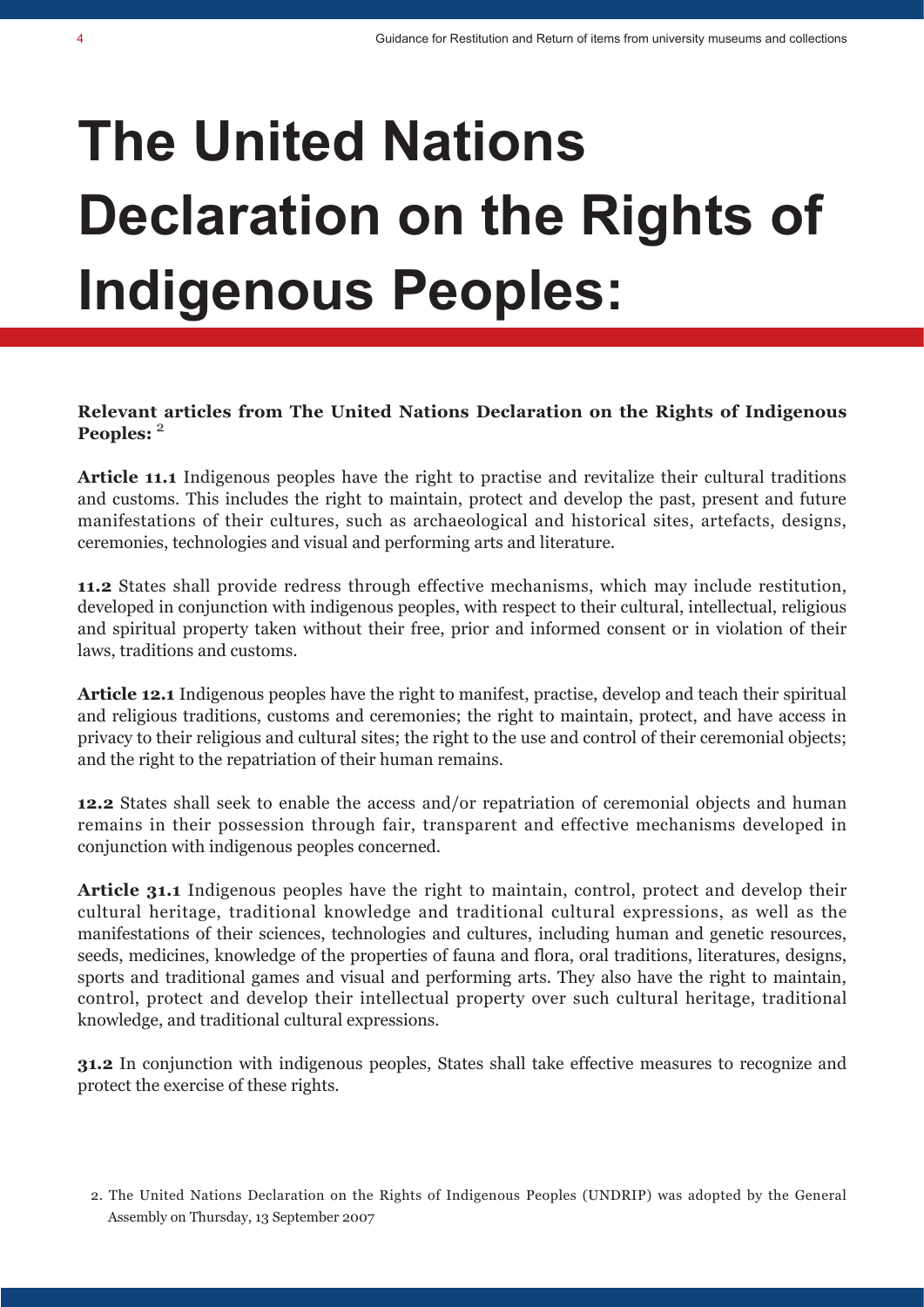## **Guidance:**

This paper is conceived at a moment of intense debate and quickly shifting societal and professional positions regarding the return of heritage items and ancestral remains from (predominantly Western) institutions to the peoples, communities, cultures, and countries of origin. This paper is meant to inform and support universities regarding requests for the return of items from their museums and collections, while acknowledging that there are many stakeholders that need to be involved in these processes. It is not intended to supplant laws or other formal frameworks that may be in place to regulate procedures for restitution.

Collections of items in universities and their museums (from here onwards: university museums) are drawn from many places throughout the world. For generations, university museums have been collecting, organizing and displaying these collections, and using them for research and teaching and engagement. Universities were at the centre of political power when European colonisers spread across the globe. Over centuries, massive displacements of cultural objects, scientific specimens and ancestral remains affected peoples and places everywhere.

University museums aspire to be places where people are encouraged to encounter, research, enjoy and learn from a variety of human experiences and as such university museums can in themselves be appropriate homes for collections of all kinds. University museums have a duty to respectfully care for the collections they hold and to encourage access and understanding for as many people as possible.

Collections in university museums also represent the lives of many people and the many connections between universities and the wider world. As with most other museums, university museums hold their collections in trust for past and future generations. As caretakers, these institutions assume ongoing responsibilities associated with the items in the collections as well as the express and implied wishes of collectors, donors and stakeholders.

University museums often have long and complex histories of acquisition, and many hold items in their collections which were acquired unethically and/or illegally by their collectors/donors. It is only now becoming more widely recognised that the circumstances of acquisition of some of these items should be considered unacceptable, and that holding certain items should be reconsidered. Such items can include but are not restricted to:

- ancestral (human) remains
- items which are recognised to be culturally significant by their communities of origin
- items recognised as having ancestral and/or contemporary value by communities, including secular, ceremonial, and secret or sacred items.

In general terms, it is unacceptable to acquire cultural, intellectual, religious and spiritual property without the free, prior and informed consent of the peoples or communities from which the items originate or in violation of their laws, traditions and customs. This includes but is not restricted to:

- items acquired as spoils of war
- items acquired through the desecration of graves or sacred sites
- items acquired without necessary permits and authority that were in place at the time of collecting
- items subject to spoliation in Europe between 1933 and 1945
- data unjustifiably extracted for research purposes.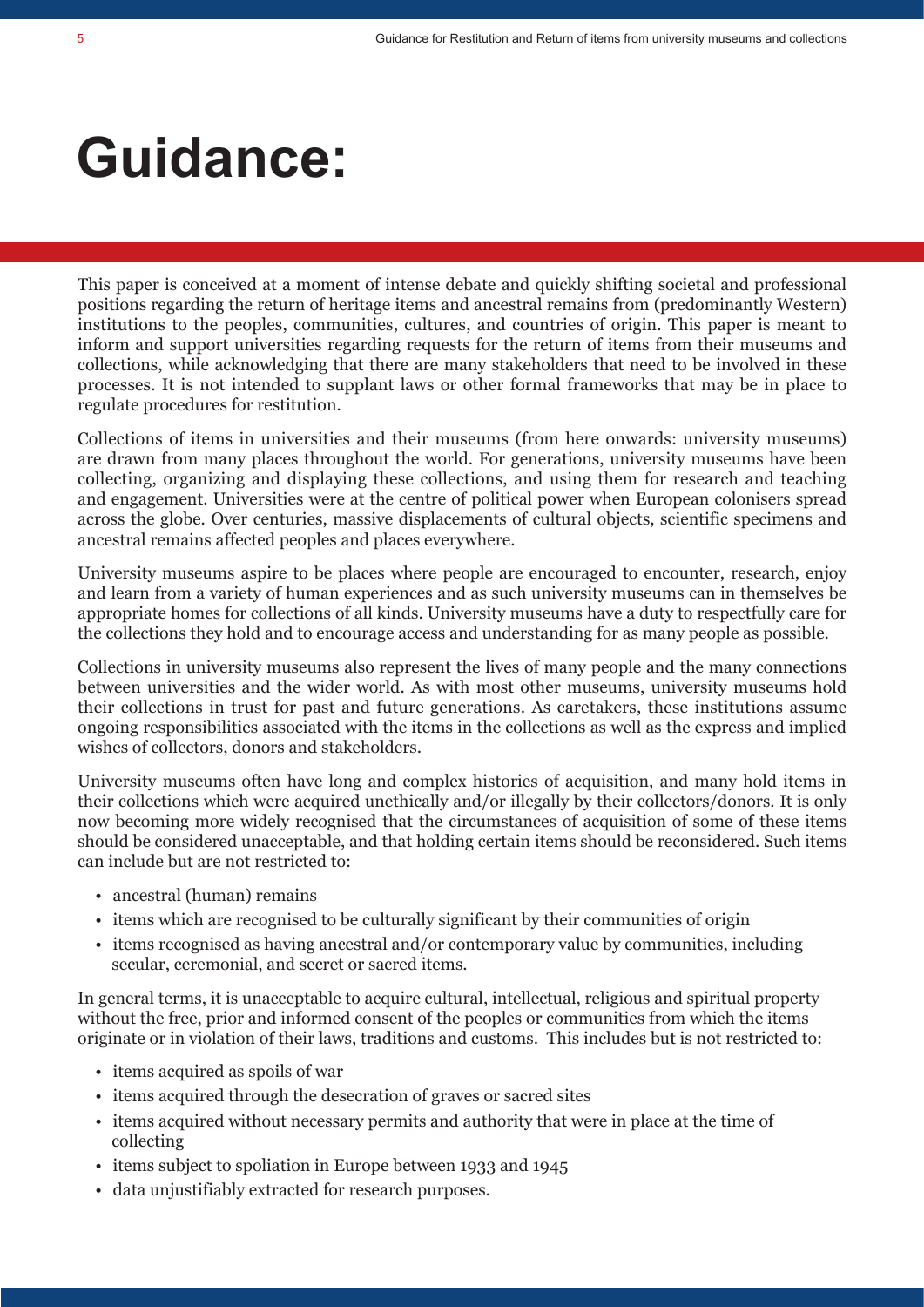Originating peoples and communities are best placed to understand what material is significant and important to them and what they wish to have returned. Because culture is not only embodied in sacred and ceremonial practice, secular material made and used in the past is also often of great importance and retains significance in contemporary cultural worlds. University museums should welcome these interests as they contribute to knowledge and understanding of the collections.

To be able to adequately engage with originating communities and other stakeholders on issues of restitution and repatriation, university museums should establish procedures that regulate the process and create clear points of contact for parties regarding information and restitution requests.

As an addendum to this guidance, suggestions for some elements of such policies are included, based on recent examples of policies from university museums as well as international sources and literature.

As part of good collections practice, university museums should commit to resourcing ongoing and collaborative research into the histories of their collections to establish the provenance of items and to share findings and approaches with originating communities, as well as to facilitate the actual processes of return of items.

University museums should invite collaboration by freely and honestly sharing their knowledge, thus enabling an open dialogue with the communities whose items they hold. They should also share this knowledge with their local academic and civic communities, to promote understanding, acceptance and commitment to reconsider the past in the present for the future. They should acknowledge the value of dialogue with communities and colleagues across the world, as an opportunity to empower peoples, to build networks and relationships and increase knowledge and understanding.

Most fundamentally, the process of return and restitution can contribute to healing some of the deep wounds caused by past actions and acknowledges the power of collections to make and remake relationships. It contributes to a future of new cultural practices, new knowledges and new ways of sharing and learning.

3. Experts from across the globe have contributed to and critiqued this guidance through a number of drafting stages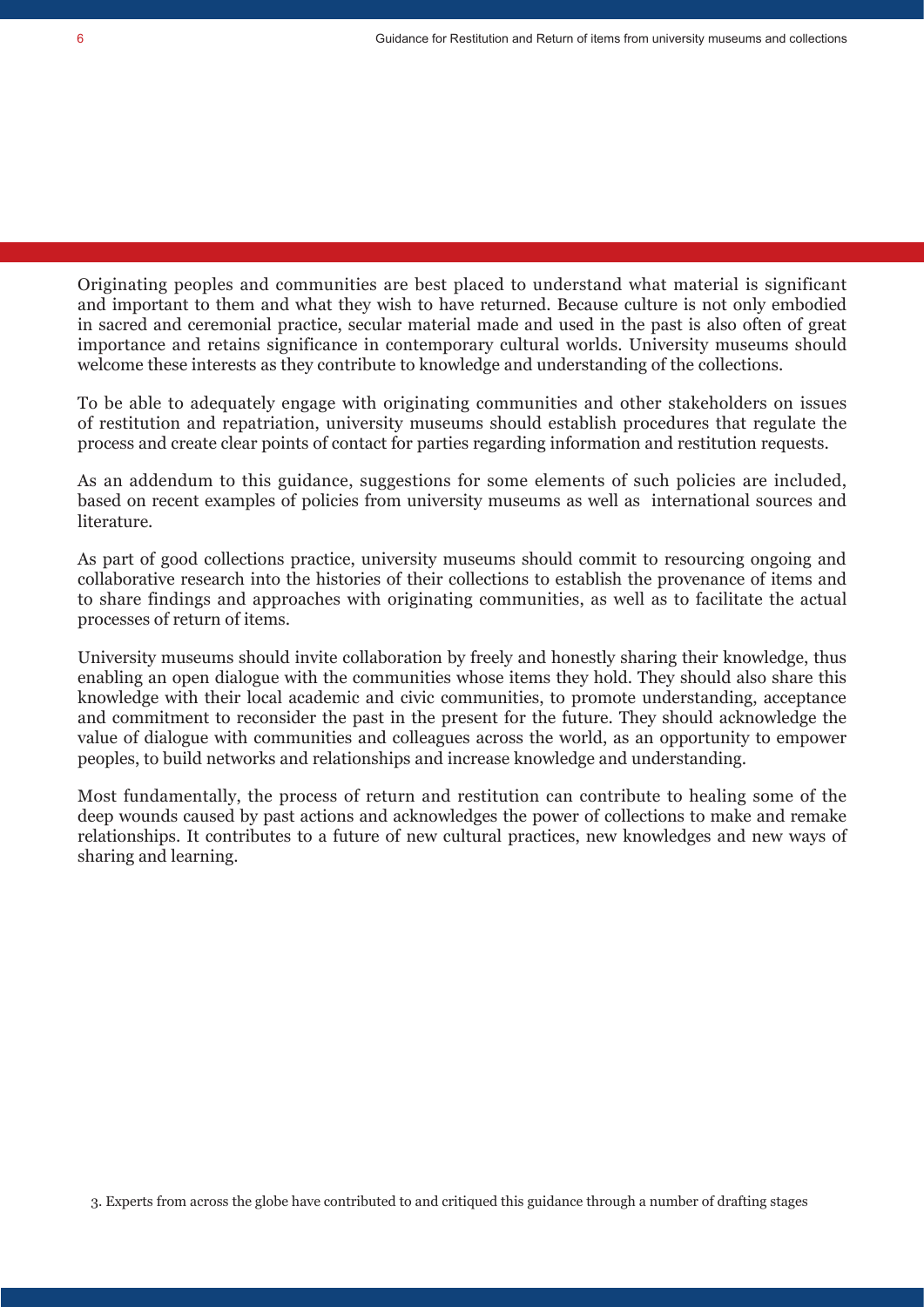## **Addendum:**

#### **Elements for a procedure for restitution and repatriation for university museums**

This section contains some draft-elements that can be used to design a procedure for returns, based on existing, recent examples of such policies in university museums and on international literature and (re)sources

1. University museums should develop a procedure that comprehensively defines the restitution process and addresses legal and ethical principles and professional responsibilities. This procedure should be approved by relevant governing bodies and be published online, and be regularly updated, e.g. every 5 years.

2. University museums should engage in (collaborative) research into their collections to establish the provenance of items. Wherever possible, they proactively share their findings directly with communities of origin and/or relevant cultural and governmental organisations. When publishing findings online to lower barriers for finding and accessing information, it should be realised that not all data, especially images, are suitable for online publication and access.

3. University museums seek stakeholder engagement with the collections they hold and invite requests for the restitution of items from the collections. University museums work with stakeholders in a respectful, open, transparent, fair, and timely manner. University museums should engage with stakeholders in repatriation processes and facilitate their decision making on what material should be requested for return and to whom, when and where. Throughout the consultation and repatriation process, university museums should act in confidence and with discretion and cultural sensitivity.

4. Recognizing the rights of Indigenous people to be self-determining with their cultural heritage, university museums should welcome restitution requests made by, and on behalf of individuals, groups and public bodies, in particular requests that enable the return of cultural heritage to living communities, such as requests by:

a. Descendants of creators or former custodians of items, or of individuals whose ancestral remains are in the care of a university museum.

b. Organisations and cultural centres representing Indigenous communities who were the original creators or custodians of items, or whose ancestral remains are in the care of a university museum.

c. Regional and national museums in a country of origin, when requests are being made on behalf of Indigenous communities/peoples (where the community of origin is known) and with the free, prior, and informed consent of the relevant Indigenous communities/peoples.

d. Governmental agencies, when requests are being made on behalf of Indigenous communities/ peoples (where the community of origin is known) and with the free, prior, and informed consent of the Indigenous communities/peoples.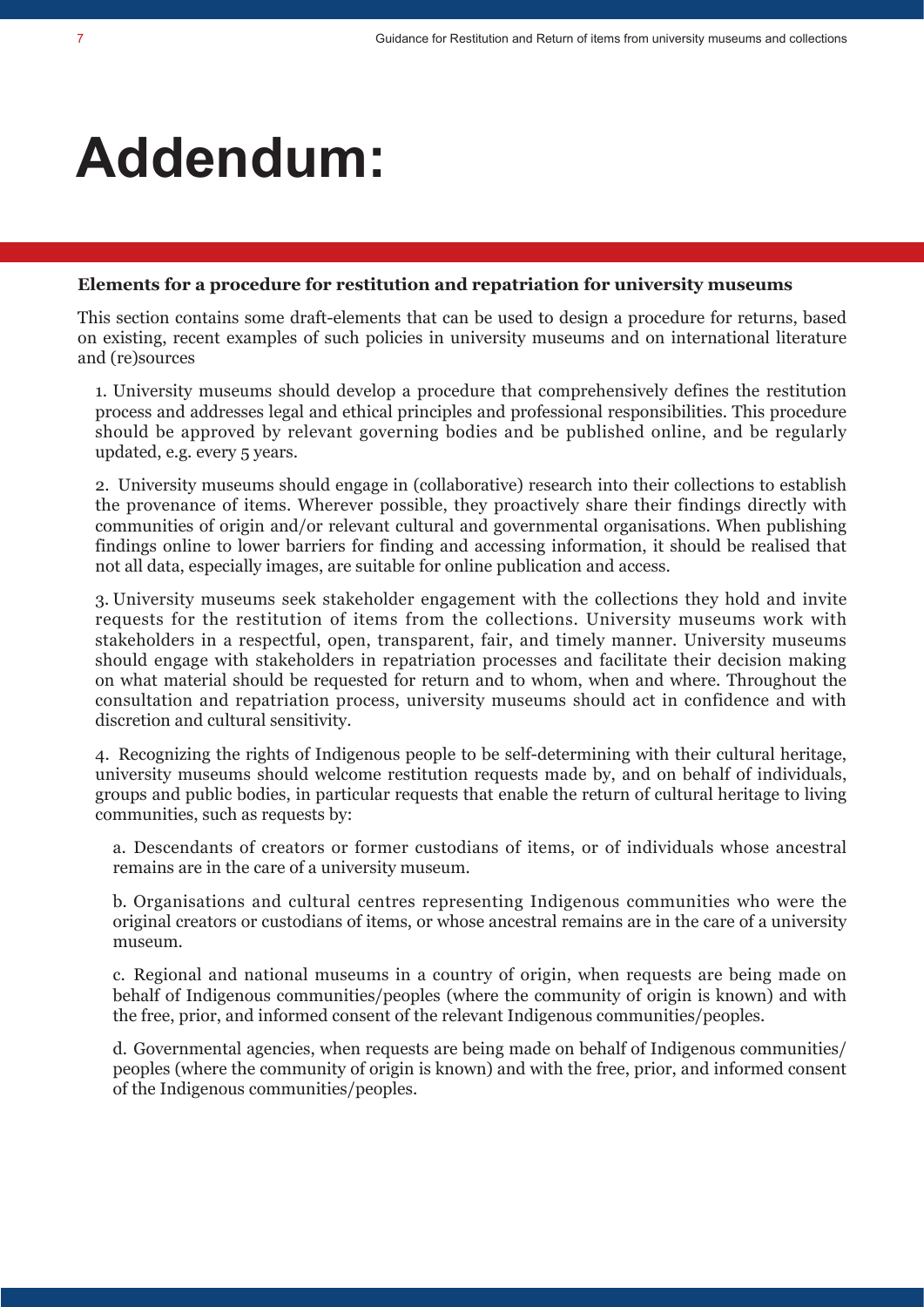5. Restitution requests should be assessed in dialogue and on a case-by-case basis according to the criteria established by museums in their restitution procedure. Weighing of the criteria and their importance may vary from case to case. Some suggested criteria are:

a. Identity of the item: evidence relating to the identification of the item concerned, to demonstrate that it is the right item that is requested.

b. History of possession and/or ownership of the item: evidence about the provenance of the item prior to its acquisition by the university museum and evidence relating to the university museum's title in the item and/or rights of possession. The use and treatment of the item since its acquisition by the university could also be described.

c. Connection between the item and the requesting party: evidence to demonstrate this connection. This may include evidence of the continuity of practices or group identity between the original possessors and those making the request. If a request is made on behalf of another person or group, evidence must also be presented to demonstrate that they have the right to be a representative.

d. Significance of the item to both the requesting party and to the university museum. This may include issues such as the religious, cultural, historical or scientific importance of the item.

e. Consequences of return or retention by the university museum: reflecting on the likely future treatments and uses of the item if it is returned or if it is retained by the university museum. This may include information about aspects such as possible display, research, destruction, alteration or restrictions on access. Reflections on the possible broader implications of a decision to return, or a decision not to return an item, should also be made transparent. Suggestions about issues such as the creation of replicas, additions to the university museum's collections, the use of images and research opportunities can also be discussed.

6. University museums establish priority areas for restitution according to the nature of the collections they hold and the communities they serve, while remaining open to restitution requests for other areas. Priority areas may include:

a. Ancestral (human) remains, being the bodies, and parts of bodies, of once living people (homo sapiens), including bones, teeth, skin and other organs, body fluids, slide preparation of human tissue, DNA samples and other biological material and may include hair and nails.

b. Human remains also include 'artefactual' human remains (also referred to as modified human remains). These are any of the above which have been modified or incorporated into artefacts together with other materials.

c. Culturally significant items: items which are recognised to be culturally significant by their community of origin, or items recognised as having ancestral value by the community, including secular, ceremonial, and secret or sacred items.

d. Items that have been unethically acquired by collectors/donors/vendors. Many university museums have long and complex histories of acquisition and hold items in the collection which were acquired by their collectors/donors under unethical circumstances.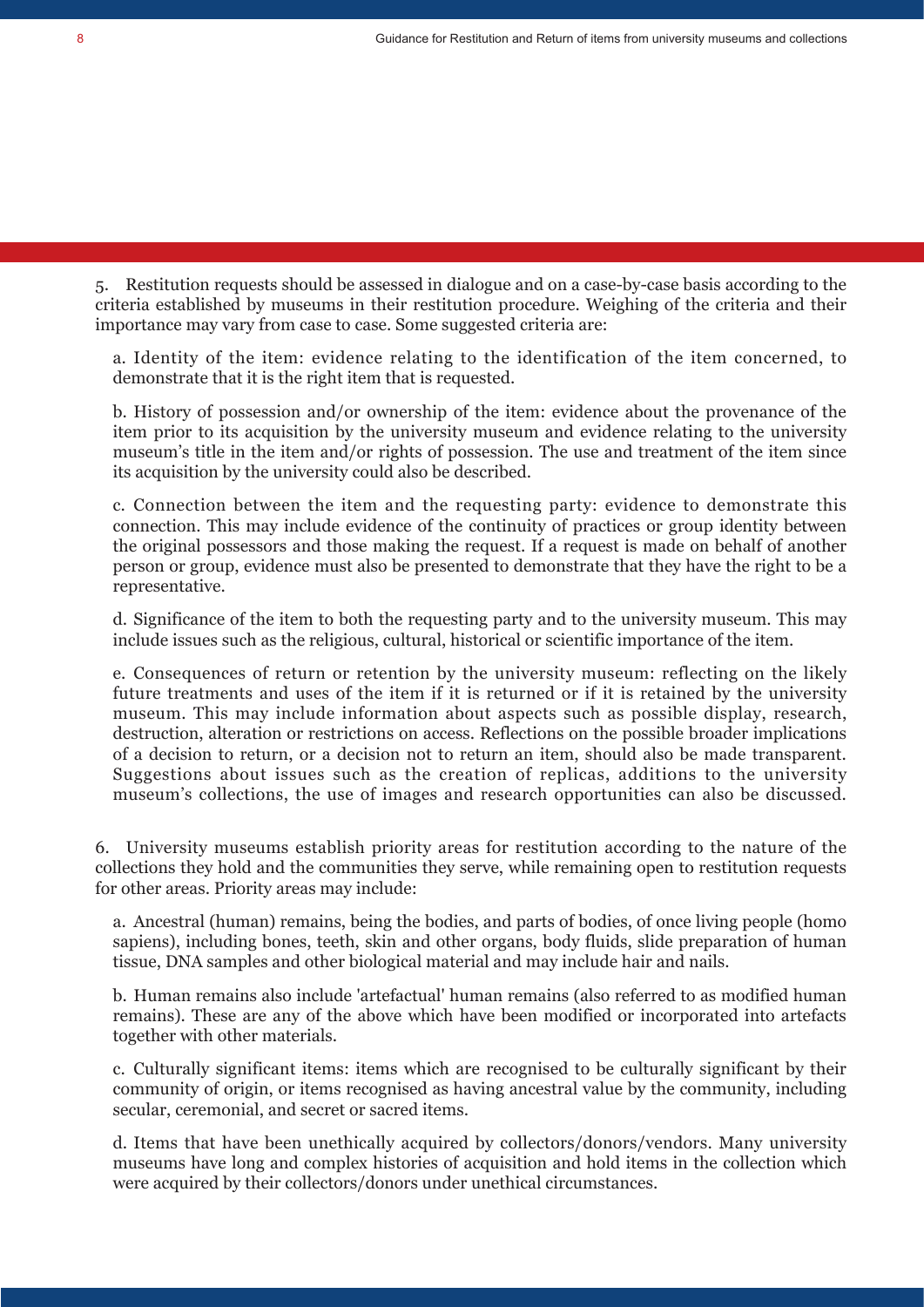A non-exhaustive list of justifiable claims made on this basis may include items:

- acquired as the spoils of war
- acquired through the desecration of graves or sacred sites
- items and data acquired unethically in the name of research (e.g. blood samples, photographs, biodata)
- acquired without necessary permits and authority which were in place at the time of collecting
- which have been subject to spoliation in Europe between 1933 and 1945.

7. In some cases, e.g. in the United States, more than one indigenous group may claim particular items. Should a conflict arise, a collaborative process of discussion with each party will be followed, and/or additional expertise will be consulted.

8. The outcomes of a restitution process need to be determined in the consultative/collaborative processes outlined here and may vary but need to be led by the rights of Indigenous people to be self-determining with their cultural patrimony (UNDRIP). The unconditional transfer of ownership rights is but one of the potential outcomes. Legal contexts and governance systems vary widely globally and may forbid or limit restitution options. This should not prevent university museums to advocate or represent the need for change and to actively engage with communities of origin to establish in what way their interests can best be served, e.g. by providing or restricting access to items, by developing appropriate practices of care and/or through sharing items through loans, replica's and/or online publication.

9. In accordance with good practice, university museums maintain a record of restitution claims, respecting all legislation relating to the protection of the rights and freedoms of individuals as well as the expressed wishes of communities of origin.

10. University museums should publicly and periodically report on their activity regarding the return of items from their collections.